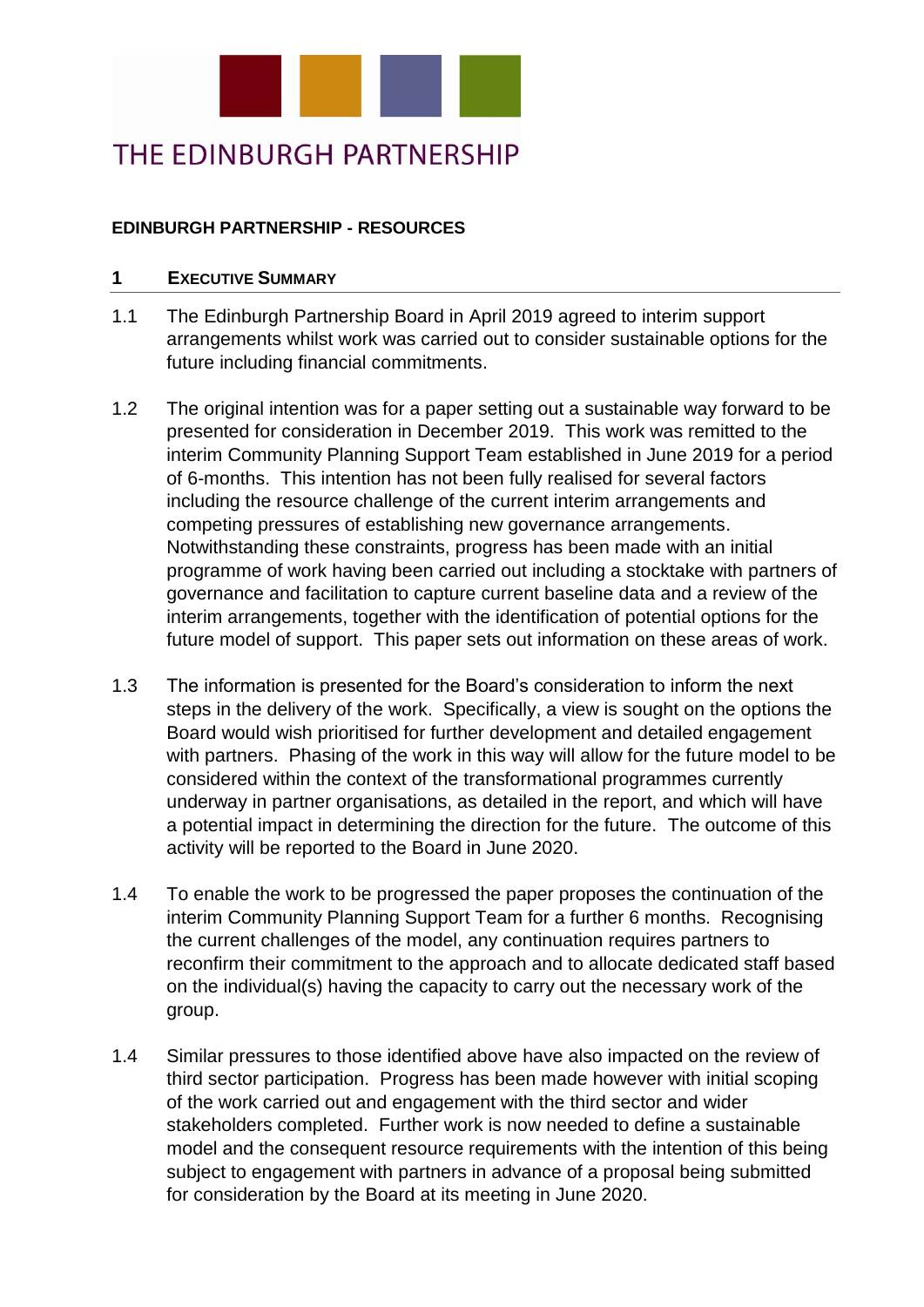### **2 RECOMMENDATIONS**

- 2.1 The Board is asked to:
	- i. note the financial contribution of £10k is still to be realised from the Scottish Fire and Rescue Service;
	- ii. agree the options it would wish prioritised for further development and detailed engagement with partners;
	- iii. agree to receive a further report on the future resource model in June 2020;
	- iv. agree to receive a report on third sector participation in June 2020; and
	- v. agree to continue the existing interim community planning support arrangements until June 2020 subject to the reconfirmation sought in paragraph 6.1.

### **3 CONTEXT**

- 3.1 The Board at its meeting in April 2019 agreed interim arrangements for 6 months for the resourcing of community planning whilst a review to identify a sustainable future model was carried out.
- 3.2 In addition, an annual financial contribution of £10k from each of Police Scotland, NHS Lothian, Scottish Enterprise and the Scottish Fire and Rescue Service was agreed. The City of Edinburgh Council was not asked to provide a direct financial contribution recognising its existing support across all levels of the Edinburgh Partnership, both in kind, staffing and direct budget. To date, financial contributions have been received from all except the Scottish Fire and Rescue Service.
- 3.3 The interim arrangements made provision for support for all aspects of the governance framework and work of the Edinburgh Partnership. In line with previous practice the City of Edinburgh Council continued to provide most of this support, with the addition of the establishment of a multi-agency Community Planning Support Team comprising officers from the City of Edinburgh Council, Police Scotland, Scottish Enterprise, Scotland Fire and Rescue Service, NHS Lothian and Edinburgh Voluntary Organisations Council. This recognised the legislative requirement placed on named public bodies to facilitate and support community planning.
- 3.4 To inform the future approach a review of the interim Community Planning Support Team arrangement was commissioned and carried out by Edinburgh University in November 2019. The review was based on one to one interviews and a group discussion with the Community Planning Support Team to identify the opportunities and challenges of the model. The summary findings from this work are included as Appendix 1.
- 3.5 This identified several benefits to the approach, most notably providing for a deep form of collaboration based on a plurality of inputs from a range of partners and greater empathy across the group. It also identified several challenges. Key

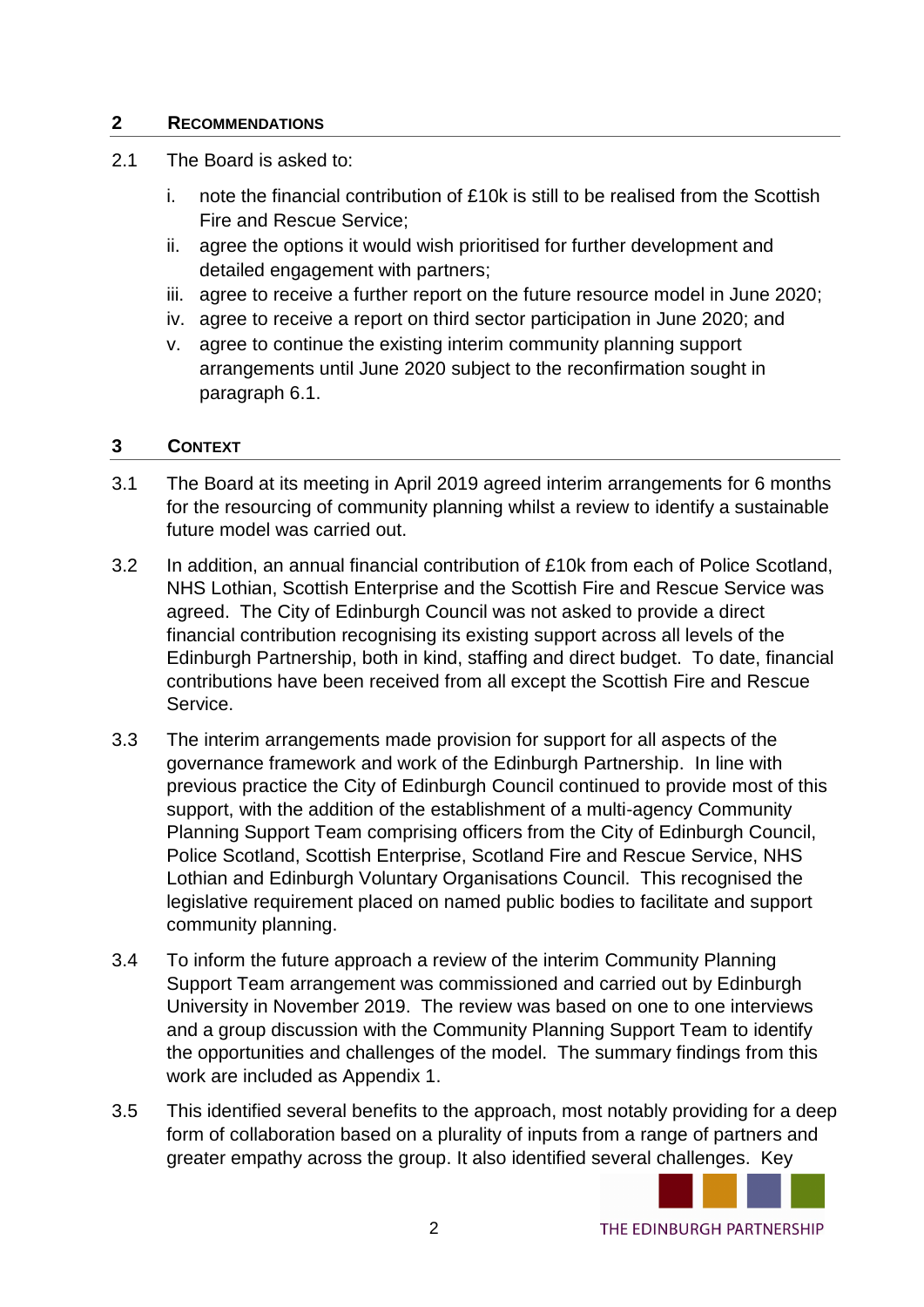amongst these was resourcing, with the need for greater continuity in representation, and a disparity of skill base amongst members of the group. Additionally, whilst the legislative requirement for bodies to participate in community planning is clear, the current framework does not mandate all elements of support in terms of financial and resource commitment.

- 3.6 Whilst these findings provide an applied insight to the potential way forward, any approach needs developed within the current organisational landscape. This includes transformation programmes that have a potential impact in determining the direction for the future.
- 3.7 Under the existing interim arrangement, the City of Edinburgh Council continues to provide the main support through the locality teams for the community planning arrangements at the locality and neighbourhood levels. Discussions on the future of the current locality way of working have been taking place informally within the Place and Communities and Families Directorates during 2019. These discussions have led to a wider set of ideas emerging under the auspices of the City of Edinburgh Council's Change Programme. On 18 September 2019, these discussions were taken forward through the City of Edinburgh Council's new approach to organisational change which sets out a process for the development of such proposals, starting with widespread staff engagement which would then help develop concrete proposals and, where appropriate, organisational reviews. This initial phase of staff engagement resulted in a significant number of responses being received. These contributions are now being considered carefully, to ensure these inform any organisational change proposals. Given the amount of material to consider, and the complexity of the services, it is therefore now the aim to begin the formal organisational review by the end of January 2020 with the resultant timeframe for the likely implementation of any new structure not anticipated before April/May 2020.
- 3.8 In NHS Lothian the Public Health Directorate is currently under review. The aims of this process are to reinforce internal governance, clarify a common purpose, review and strengthen the public health offer to colleagues and partners, and improve alignment with the community planning partnerships and the Integrated Joint Boards. This review is being undertaken alongside the national public health reform, which is being led by the Scottish Government and COSLA and will support different ways of working to develop a whole system approach to improve health and reduce inequalities. The outcome of the NHS Lothian review and how the Directorate will be structured going forward remains unclear at this time.
- 3.9 The Enterprise and Skills review has prompted the creation of a series of Regional Economic Partnerships across Scotland, with Scottish Enterprise asked to undertake a key role in ensuring that regional economic strategies are developed and inform a series of regional investment prospectus which then attract the necessary people, business and funding to realise those opportunities and spread inclusive economic growth across Scotland's communities. In light of

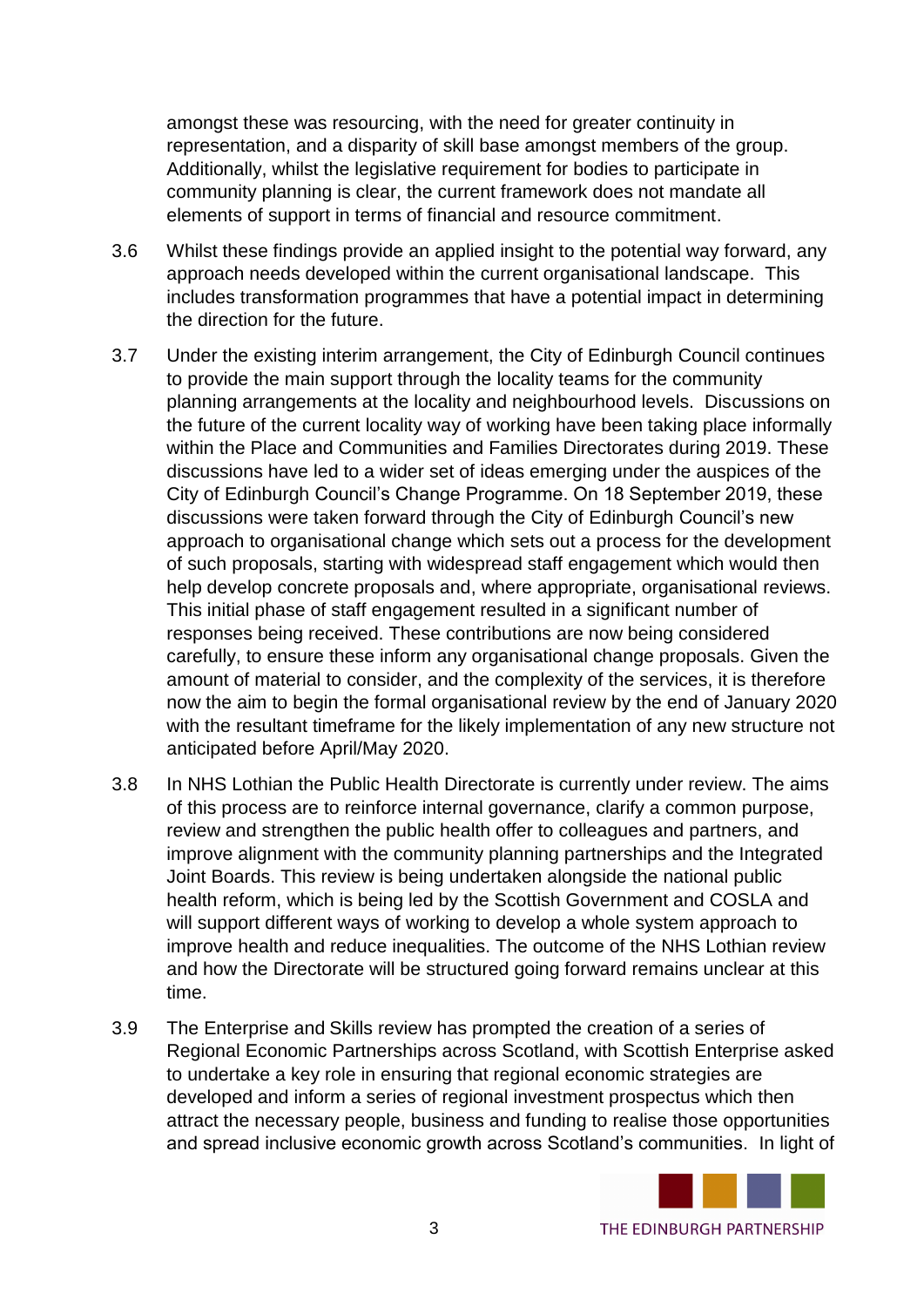this form of engagement at a regional level and the additional resourcing required, Scottish Enterprise is currently in the process of reviewing whether that is an effective means by which to deliver its statutory obligations in relation to community planning partnerships, or whether a blended or different approach is required. It is anticipated that this review will conclude by end 2020.

3.10 A further consideration in developing a new model is the partners' current and future support for community planning in the city. To better understand this landscape a stocktake with partners was carried out details of which are set out below.

### **4 STOCKTAKE**

- 4.1 The stocktake focused on governance and facilitation, to capture current baseline data and views around a sustainable future state model. This was carried out with partners during the period July to November 2019. Undertaken by Police Scotland, the programme involved face to face and telephone interviews of 21 people, drawn from within and across partners including Board Members or their nominated representative(s).
- 4.2 Whilst partners attend the Edinburgh Partnership Board, Local Outcome Improvement Delivery Group, Locality Community Planning Partnerships, as appropriate, and have, where relevant, committed resource to the Community Planning Support Team, a review of the available data identified significant variance in respect of the resource and time commitment provided to actively support the facilitation and governance of the Edinburgh Partnership.
- 4.3 The City of Edinburgh Council and Police Scotland are currently independently and collectively broadly discharging the facilitation and governance requirements of the Edinburgh Partnership, which includes progressing and delivering on most of the Edinburgh Partnership work programme. This has resulted in an increased commitment to the interim arrangement from Police Scotland than originally agreed in April 2019.
- 4.4 As noted earlier the City of Edinburgh Council continues to provide the majority of the support including development support for the neighbourhood networks; active participation of the Locality Managers in all four of the locality community planning partnerships together with secretariat support; lead officer support for two of the locality community planning partnerships; facilitation of the Local Outcome Improvement Plan Delivery Group through the provision of the a lead officer for the group and priority 3; and lead officer and the secretariat function for the Board. The lead officer support and secretariat function are also provided for the Edinburgh Community Learning and Development Partnership, Edinburgh Community Safety Partnership and Integrated Children's Services Partnership.
- 4.5 Alongside the City of Edinburgh Council, Police Scotland is fully embedded within the Edinburgh Partnership framework, with each of the four Local Area Commanders actively participating in their respective locality community planning

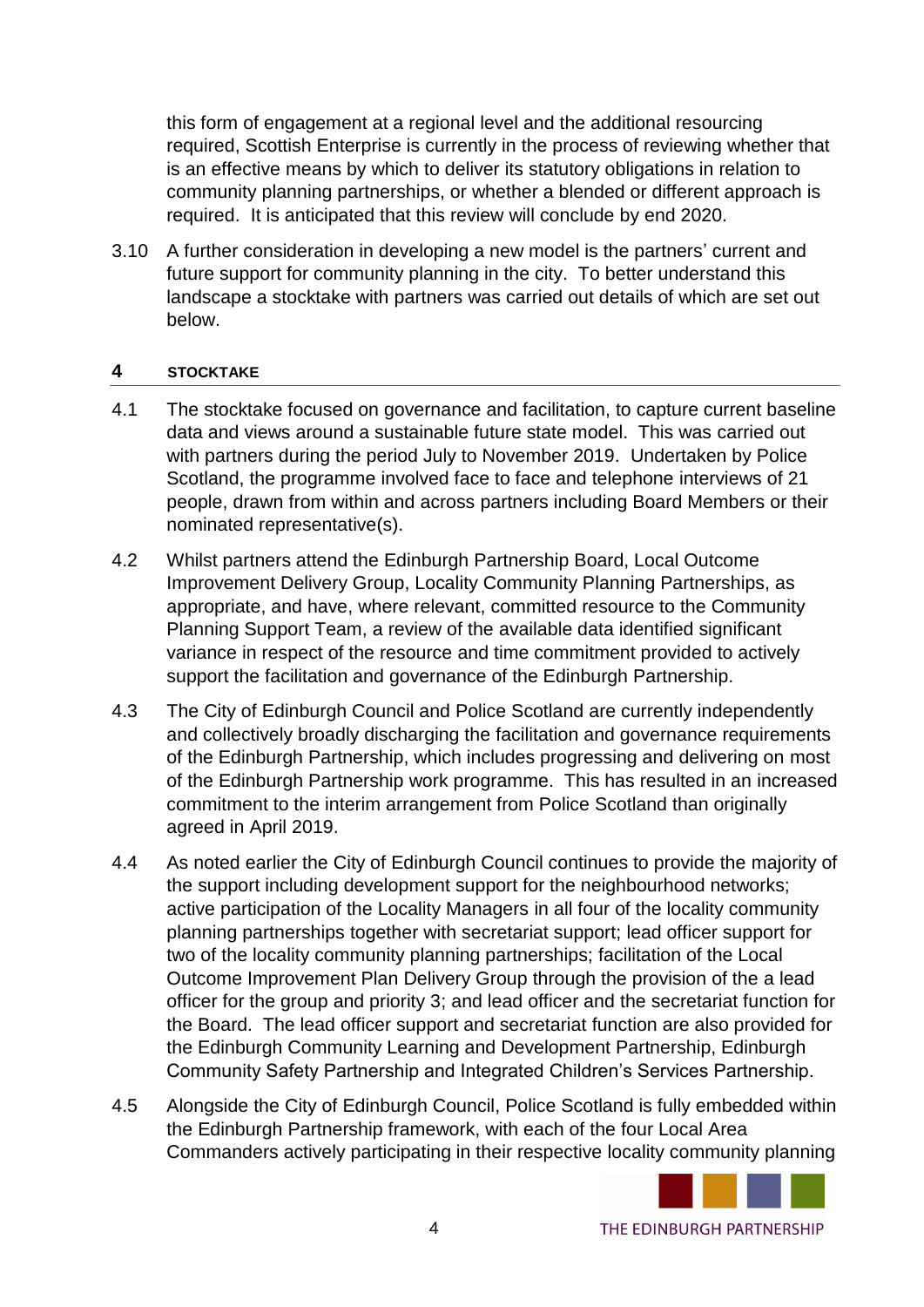partnerships, supplemented by lead officer support for two of these partnerships. Police Scotland also Chair the Local Outcome Improvement Plan Delivery Group and provide the secretariat function.

- 4.6 Interviewees variously voiced frustration and/or disappointment that the Community Planning Support Team had yet to initiate development work, a feeling shared by the Team themselves. It was recognised that this had been as a consequence of the abridged resource, now resolved, and varying levels of contribution by partners.
- 4.7 Further, whilst some participants articulated having been unclear as to the initial ask, with the benefit of applied perspective, and with acknowledgement of competing priorities, there was broad agreement around the efficacy and intention of the dedicated resource, with wider requirements predominantly mirroring the Community Planning Support Team's ongoing work programme. This includes the development and embedding of a performance framework, development of a communication / digital media strategy, awareness raising activity across and within all member organisations and a community participation strategy.
- 4.8 Notwithstanding the acknowledged challenges of ongoing transformational work, budgetary pressures and competing priorities, the membership of the Edinburgh Partnership Board were considered key to delivering successfully on the collective ambitions and aspirations with this being achieved through mandating the availability and continuity of a diversely skilled and invested multi-agency Community Planning Support Team resource.

### **5 OPTIONS**

5.1 The initial programme of work, in addition to the stocktake, included the identification of potential future models of support. Information on each of these is summarised below.

### **Option 1: Fully outsourced external solution**

Engage with an external third party to take on the support and facilitation of the Edinburgh Partnership.

- **Pros** Innovative new model of delivery Alleviates personnel pressures of individual organisations Allows for a tailored service based on the required skills and experience Provides for contractual accountability
- **Cons** Availability of suitable third party service provider Substantial and secure financial commitment required by partners Potential inflexibility of contractual model including staff terms and conditions Lead partner required to procure and manage service Increased timescale given need for procurement process

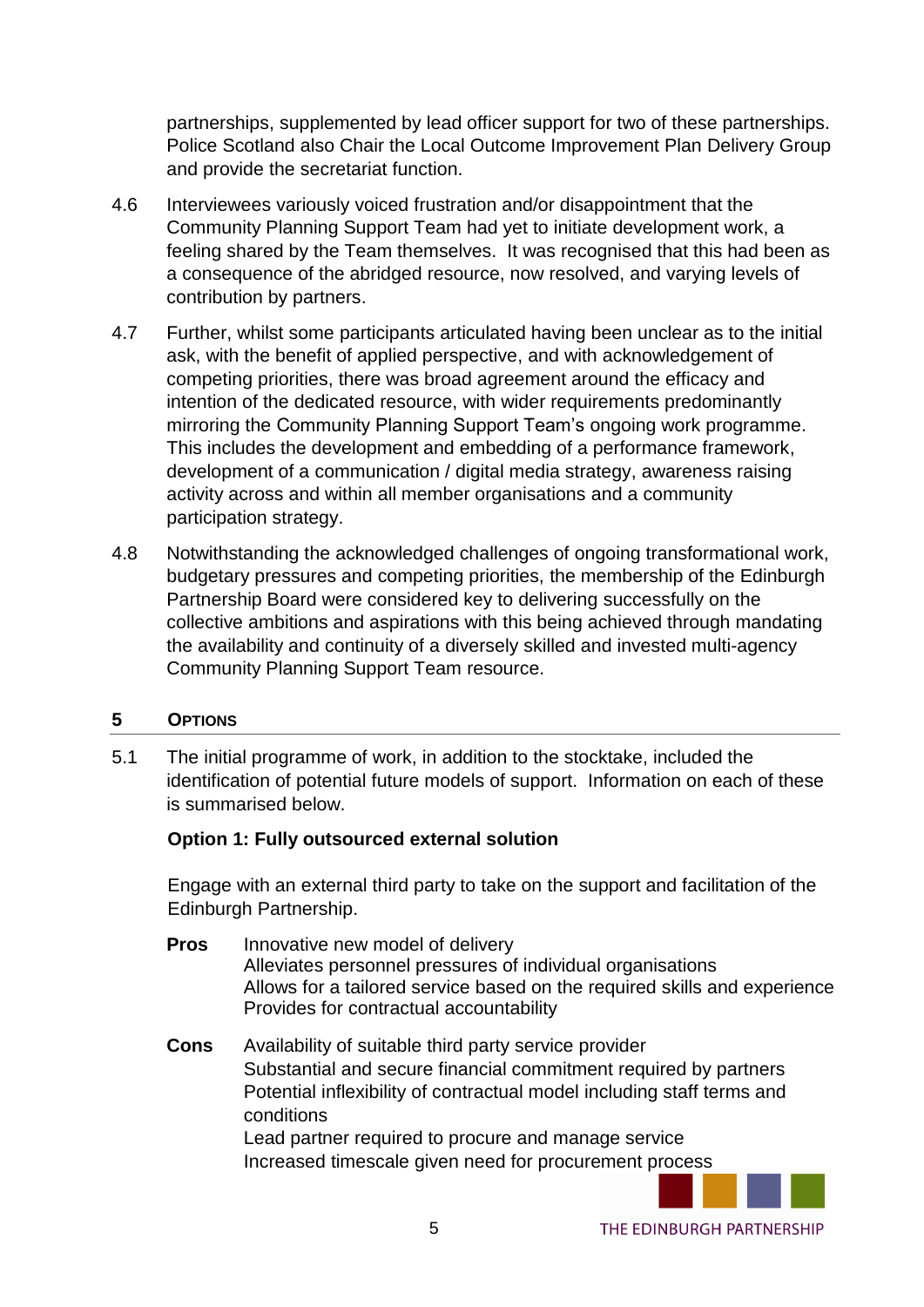Not integrated within community planning partners Untested approach Increased reputational and operational risks No clear lines of accountability to Board Lack of shared ownership

### **Option 2: A Support Office**

The remit of the support office would be to provide support, co-ordination and development for the Edinburgh Partnership and could take several forms. These range from informal to formal arrangements as detailed below.

### **(a) Support office based on formal secondment/recruitment under new brand or entity**

This option would involve the Edinburgh Partnership becoming a new business entity with employer status and the ability to recruit to the support office on a permanent basis. This could be achieved through the Edinburgh Partnership becoming an incorporated body as legislated for in the Community Empowerment (Scotland) Act 2015 with the consent of the Scottish Government.

| <b>Pros</b> | Innovative new model of delivery<br>Increased joint accountability and improved governance<br>Provides for autonomy<br>Allows partners to pay for a resource<br>Achieves joint ownership and not led by one partner                                                                                                                                                                                                                                                                                                                                                   |
|-------------|-----------------------------------------------------------------------------------------------------------------------------------------------------------------------------------------------------------------------------------------------------------------------------------------------------------------------------------------------------------------------------------------------------------------------------------------------------------------------------------------------------------------------------------------------------------------------|
| Cons        | Requires Edinburgh Partnership to become an incorporated body with<br>consequent legal and financial implications<br>Does not embed collaborative working within existing organisations<br>resulting in potential disconnect<br>Does not take account of governance framework and separate<br>legislative requirements of strategic partnerships<br>Requires a substantial financial commitment<br>Untested approach<br>Increased timescale for development and implementation<br>Requires partner approval and commitment<br>Relies on Scottish Ministerial approval |

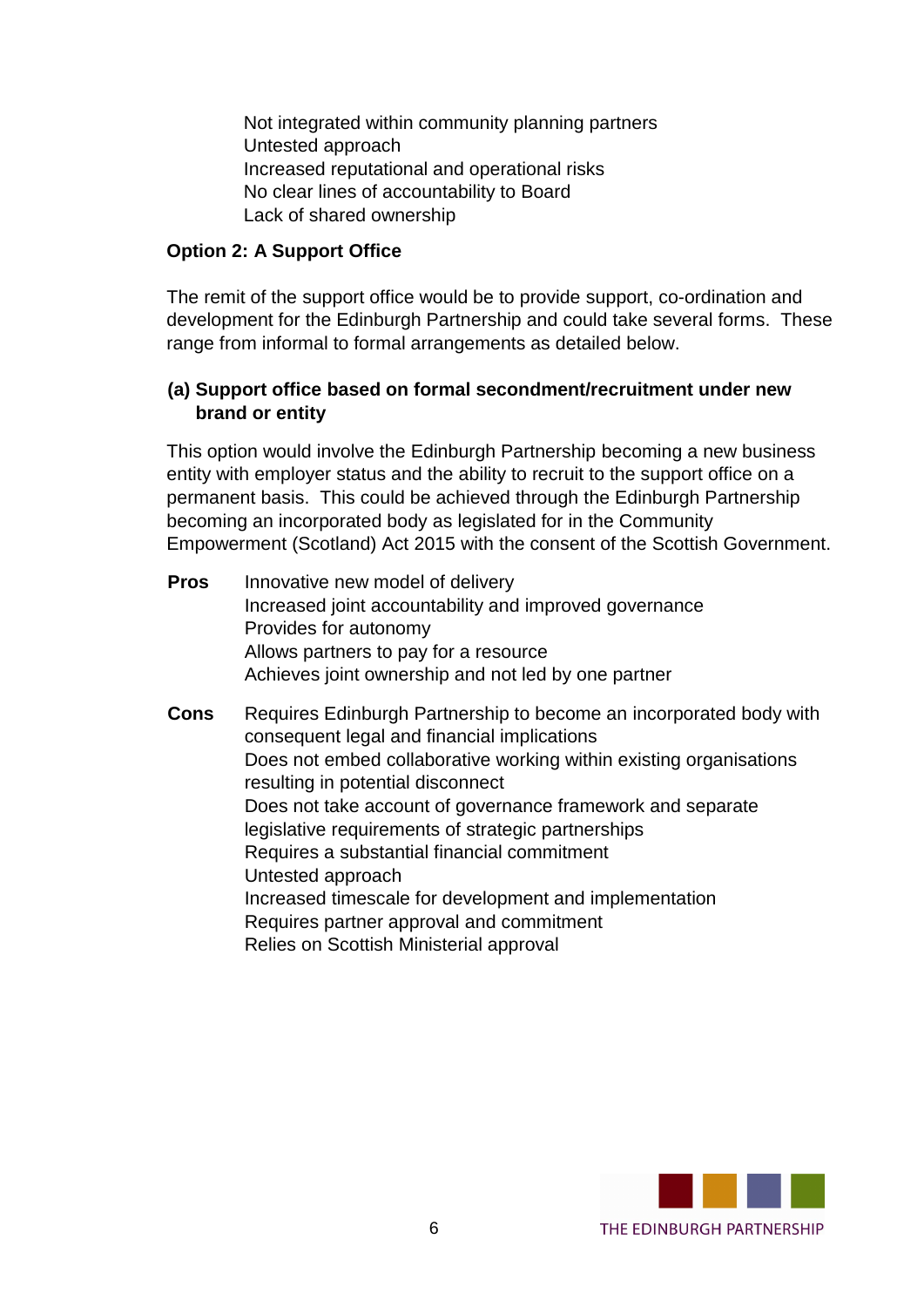## **(b) Support office based on formal secondment under existing partner organisations**

This option would involve a lead managing partner to be identified, job descriptions, contracts and conditions to be issued to formally second employees for a defined period.

- **Pros** Existing mechanisms and protocols likely to exist for quick implementation Relationships and integration within partner organisations maintained Formalisation and enhancement of interim model Allows partners to pay for a resource Ensures accountability of support office to the Edinburgh Partnership Embeds collaborative working within existing organisations Increased accountability and improved governance Alleviates personnel pressures of individual organisations Allows for the clear definition of expectations of role and skills required to support delivery Mitigates churn associated with an informal arrangement Fewer legal requirements/burdens on the Edinburgh Partnership
- **Cons** Short term secondment problematic Requires the identification of a lead partner Challenges in identifying appropriate secondees

# **(c) Support office based on informal secondment with existing partner organisations**

This replicates the current interim arrangement, where each organisation commits an employee(s) to participate in Edinburgh Partnership support activities.

- **Pros** Flexible model allowing for intra and interagency working Allows for relationship building and sharing of knowledge Fewer legal requirements/burdens on the Edinburgh Partnership Allows partners to pay for a resource Achieves joint ownership and not led by one partner Allows for quick implementation
- **Cons** Relies on parity of commitment (personal and organisational) Lack of continuity as a consequence of churn and competing priorities Lack of clear lines of accountability and governance to Edinburgh **Partnership**

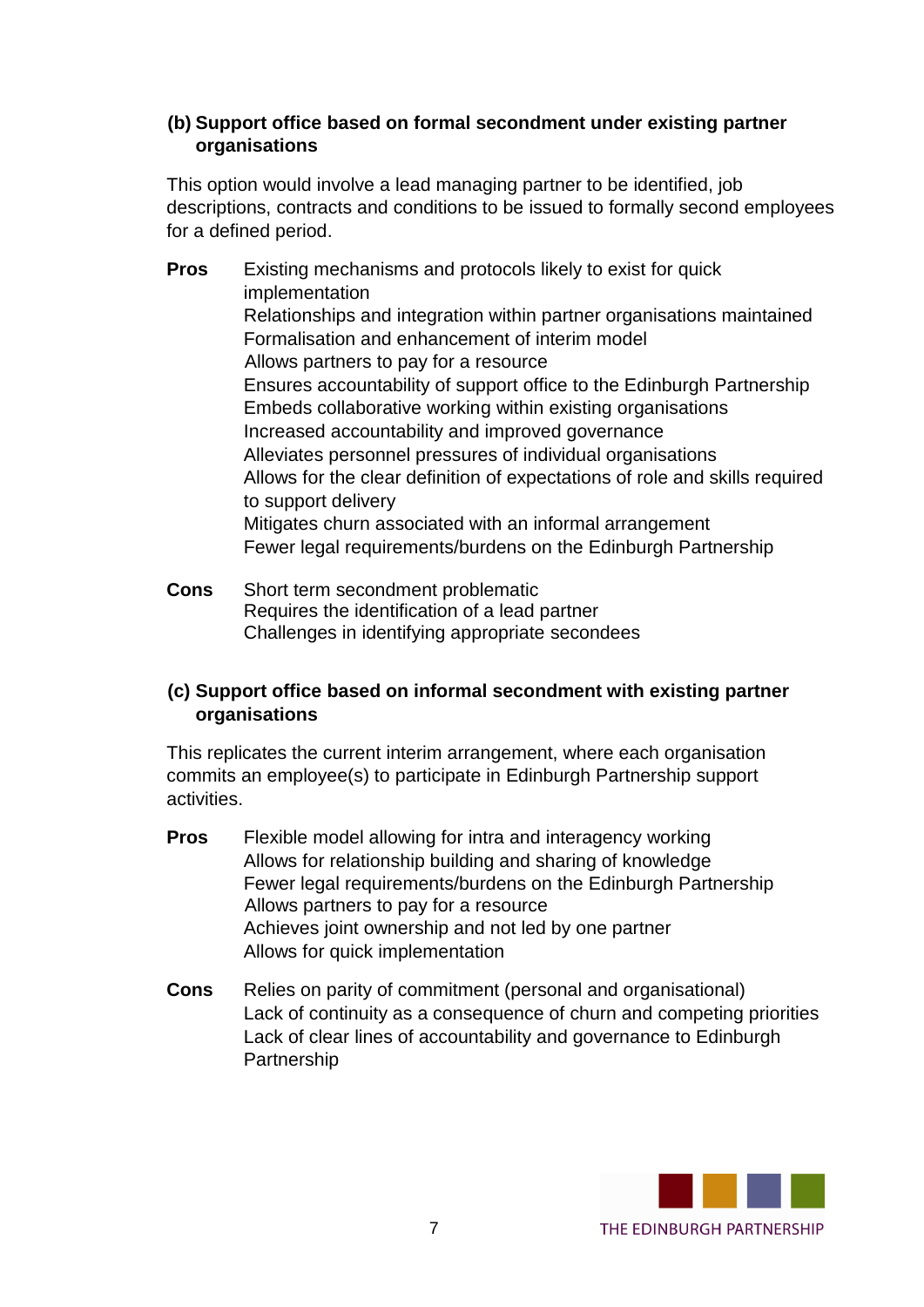# **Option 3: Embedded Community Planning Support Group**

This option would require the support activities to be integrated into each team member's remit as part of their 'day job' and, as a compulsory and consistent task to be fulfilled moving forward.

- **Pros** Provides flexibility within partner organisations Fewer legal requirements/burdens on the Edinburgh Partnership Achieves joint ownership and not being led by one partner Allows for quick implementation
- **Cons** No clear management Relies on parity and sustained commitment (personal and organisational) Lack of continuity as a consequence of churn and competing priorities No surety around the skill base of contributing partners Lack of clear lines of accountability and governance to the Edinburgh Partnership

## **Option 4: Partners financially contribute to costs of one partner providing necessary staffing all drawn from that organisation**

- **Pros** Clear lines of accountability and management Mitigates churn associated with an informal arrangement Alleviates personnel pressures of individual organisations Increased accountability and improved governance Allows for the clear definition of expectations of role and skills required to support delivery Fewer legal requirements/burdens on the Edinburgh Partnership Allows for quick implementation
- **Cons** Lack of clear lines of accountability and governance to the Edinburgh **Partnership** Does not provide for shared ownership and collaborative working Requires significant financial commitment which certain partners may have difficulties in meeting Does not embed community planning across partners

### **6 CONCLUSION**

6.1 To take this forward, further detailed work and a programme of engagement with partners and the strategic partnerships is required. With the current interim arrangement ending in December 2019, the Board is asked to agree to the continuation of the Community Planning Support Team to allow for the necessary work to be carried out and the existing work programme to continue. This relies on the individuals identified having the capacity to carry out the necessary functions of the group and partners are asked to reconfirm contribution on this



THE EDINBURGH PARTNERSHIP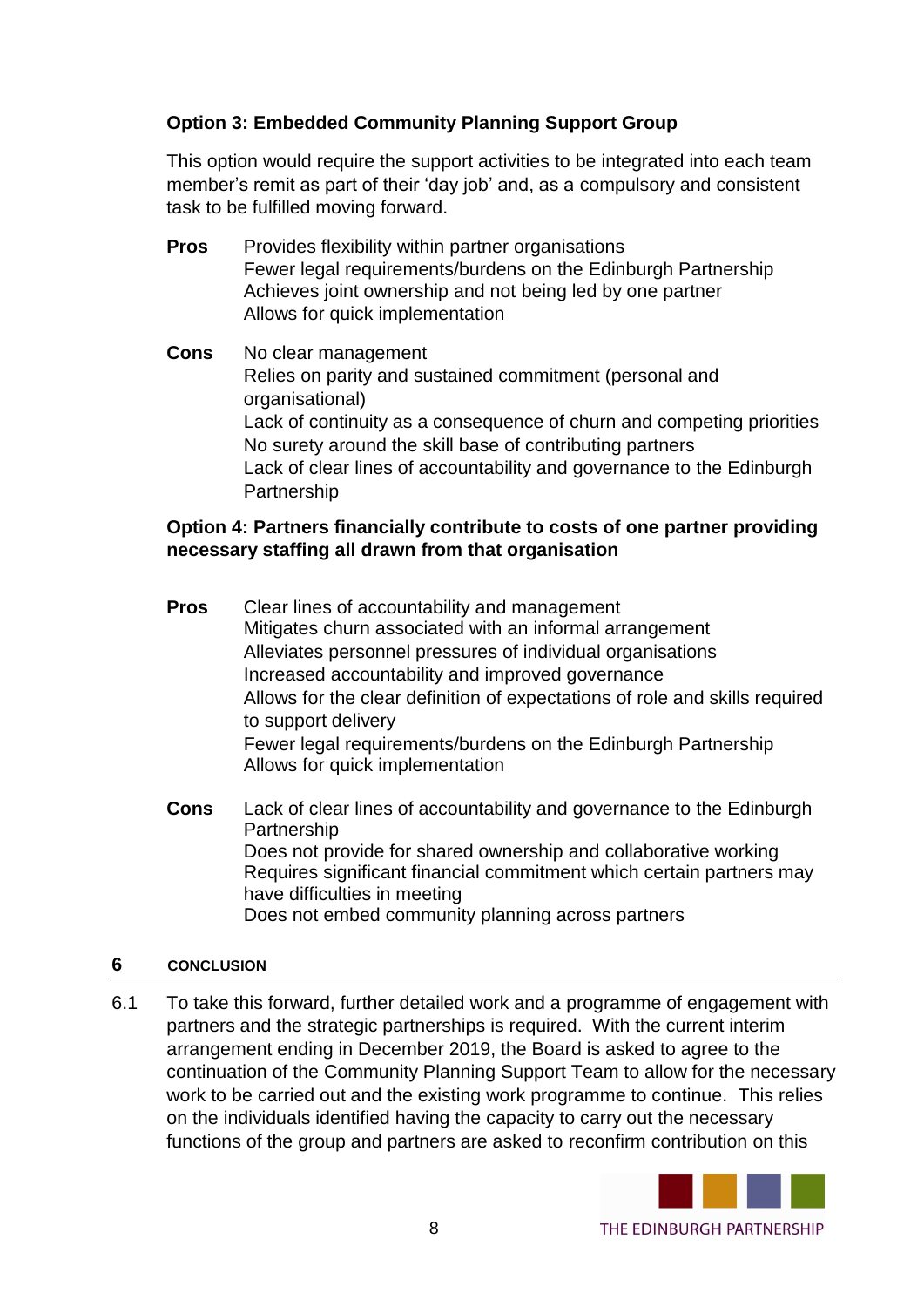basis. The outcome will be presented to the Edinburgh Partnership Board in June 2020 at which time the interim arrangement will end.

### **7 CONTACTS**

#### **Community Planning Support Team:**

Michele Mulvaney, Strategy Manager (Communities), City of Edinburgh Council Sam Ainslie, Chief Inspector, Police Scotland David Rennie, Team Leader, Scottish Enterprise Peter O'Brien, Group Manager, Scottish Fire and Rescue Service Kerry Murray, Senior Health Promotion Specialist, NHS Lothian Ian Brooke, Depute Chief Executive, Edinburgh Voluntary Organisations Council

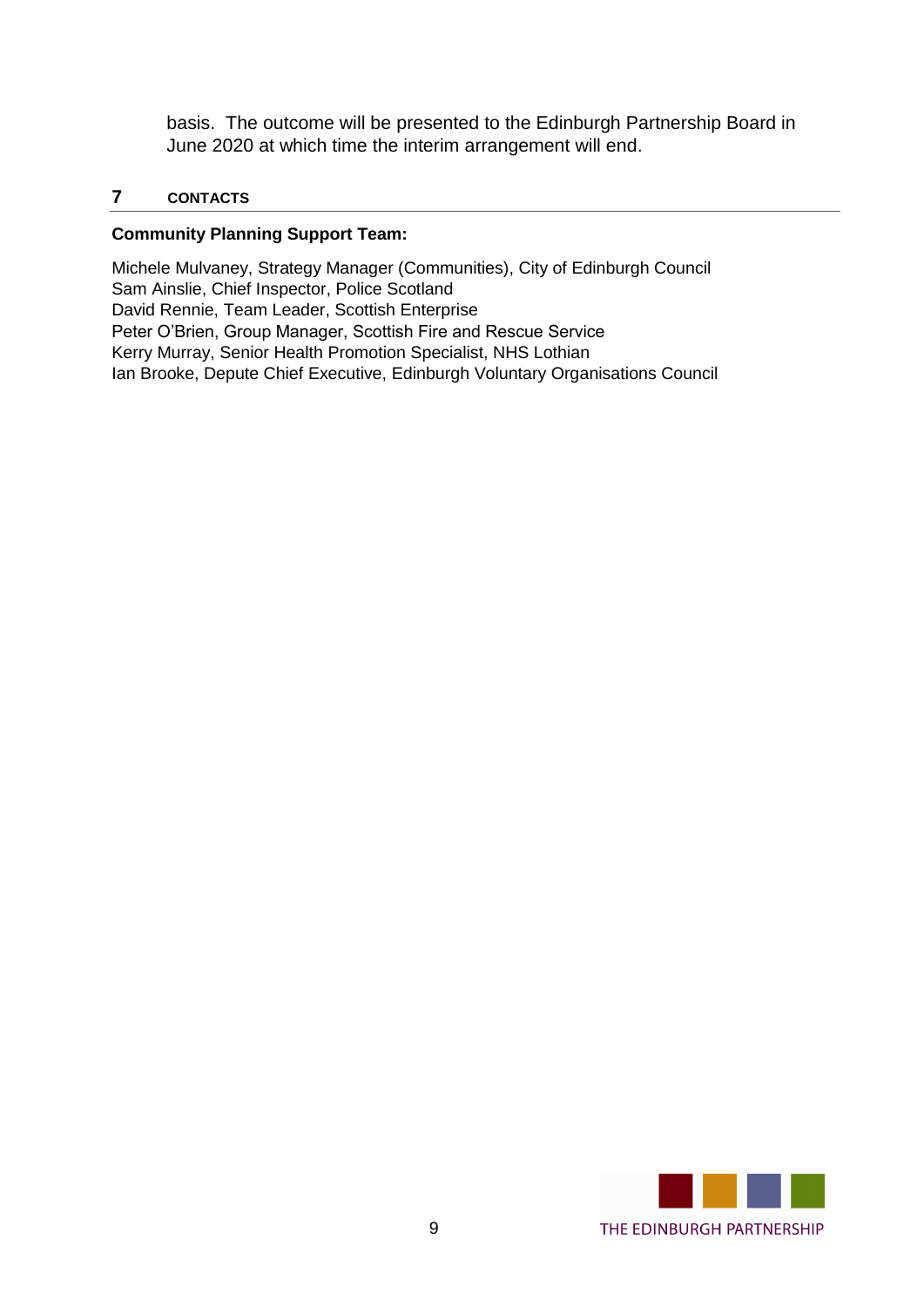### **Edinburgh Partnership Board: Community Planning Support Team**

This paper is based on individual semi-structured interviews with 5 members of the Community Planning Support Team on Wednesday 30th October (Michele Mulvaney, City of Edinburg Council (CEC); Lee-Ann MacCallum (SE); Catherine Stewart (CEC); Sam Ainslie (Police Scotland); Peter O'Brien (SFRS); Ian Brooke (EVOC) and one meeting with all members of the Support Team together on Wednesday 6<sup>th</sup> November 2019. In addition, papers were consulted on the background to the establishment and functions of the Support Group. The aim of this exercise was to facilitate discussion on and contribute to the review of the Group and consider any changes to the existing model.

Key themes emerged in discussions that are discussed below:

- functions and purpose;
- resourcing;
- accountability;
- role of partners

#### Functions and Purpose

#### **Tasks**

- Progress monitoring and reporting.
- Liaise with and support for partnership structures and members.
- Plan design, development and delivery.
- Project planning and management including risk management, option appraisal and cost benefit analysis.
- Performance management including development of measures and data development and sharing.
- Development of engagement approaches involving partners and communities including digital platforms.
- Undertaking research and data analysis including horizon scanning, researching best practice, and benchmarking with other CPPs and nationally.
- Development of links across the city to ensure synergies/opportunities for joint working are maximised.
- Agenda planning and organising meetings.
- Action tracking and coordination.

The Support Group has performed a **secretariat function and implementing the new arrangements agreed through the review** in this first phase of the revised partnership. This has involved bringing papers to the Board which have largely focused on processes. Much of this work has been done by CEC and Police Scotland Support staff. It is envisaged that this role will continue to be required in future. It is also anticipated that the work of the Group should become more involved in **developmental work** with a view to encouraging the **delivery** of greater partnership. Much early work has involved **monitoring and reporting on progress**, liaising with partners.

The Group also has a **network function**, serving as the link between the Board and the wider partnership. This involves both communication up to the Board and into the various partner organisations.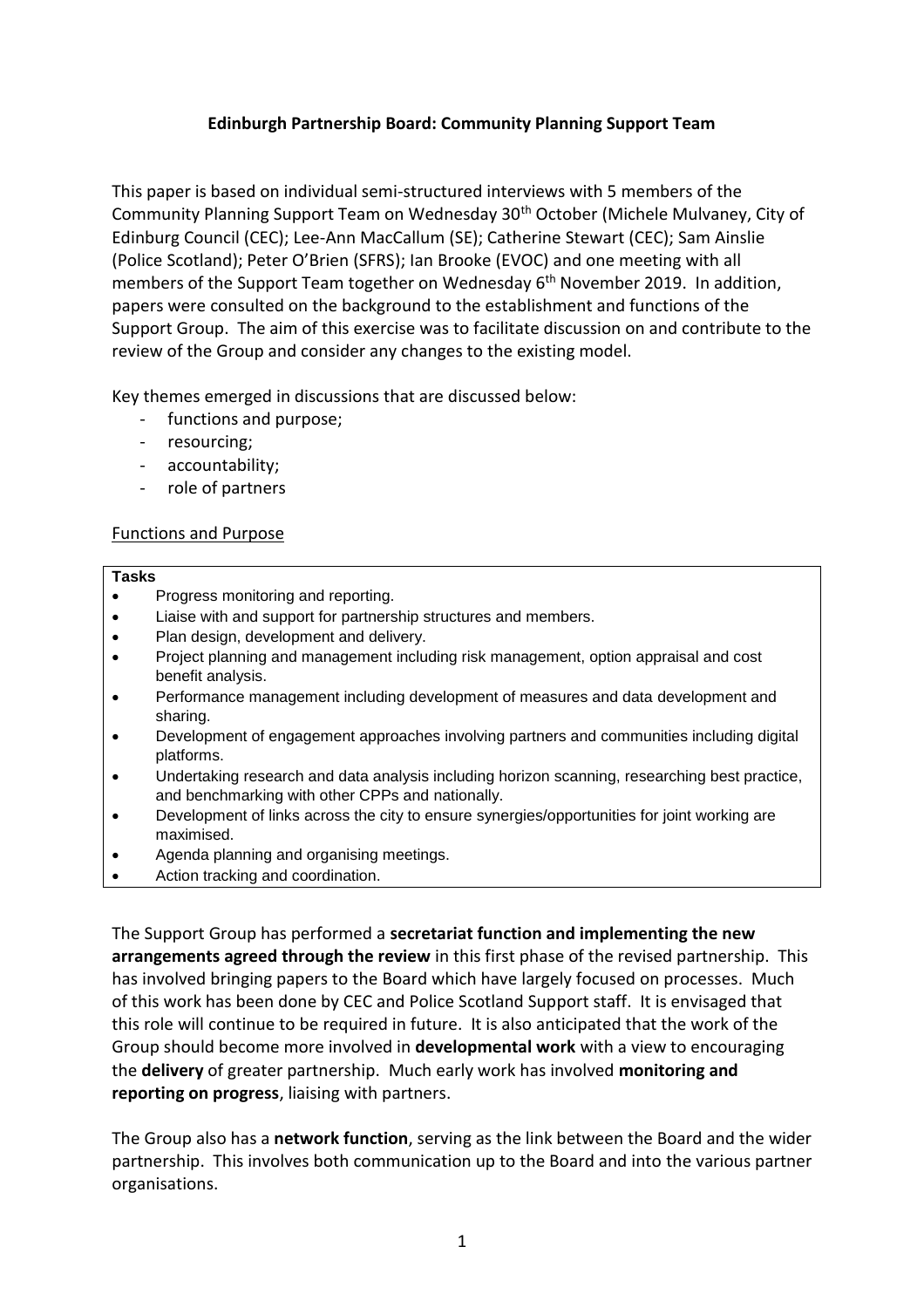The Support Group has gelled well despite challenges (see below) and operates as a deep form of collaboration. The value of the Group lies in the **plurality of inputs** reflecting the different organisations. This creates inevitable tensions given the diverse nature of the partners organisations but has allowed each member of the team to gain a better understand of other partners. This has contributed to greater **empathy**, an essential feature of successful partnership working.

There is broad agreement within the Group that the basic concept is correct but greater emphasis is now required on **development work**. In addition, **resourcing of the group needs to be addressed**.

#### **Resourcing**

A key issue that has emerged is the **resourcing** of the Support Group. One of the challenges is ensuring a greater degree of continuity. Change in the membership cannot be avoided but results in a need for new members to familiarise with the work, work to become part of the team and become socialised into its operation. Efforts are required to minimise the negative impact of churn. A key part of this is to ensure that continuity planning becomes a responsibility of each partner, ensuring that when change occurs this does not disrupt the group. Embedding partnership more formally within each partner would improve the prospect of success for the Edinburgh Partnership.

The skills and experience required that were outlined when the Group was established proved a good base. Such skills and experience need to be more embedded throughout partners to enhance partnership working. But these cannot be the exclusive property of the support group but need to become embedded throughout each partner organisation. Greater efforts will be required to develop these skills within each partner.

#### **Skills and experience**

- Ability to provide advice and contribute to decision making based on technical/specialist knowledge
- Demonstrated competence in managing complex projects/programmes
- Change management knowledge and skills
- Experience of performance management and evaluation
- Experience of working in partnership settings and the development and leading of multi-agency groups on specific initiatives
- Ability to communicate and negotiate effectively at all levels and maintain effective relationships with a diverse range of people and organisations
- An understanding of community planning and relevant policy, public service and community issues
- Experience of community engagement practice and methodologies
- Demonstrated competence in championing and promoting cultural change
- Ability to work in a dynamic environment with a large number of stakeholders

A key issue concerns the resources made available to the Support Group while acting as a lynchpin in Edinburgh Partnership. Different options exist including making a financial